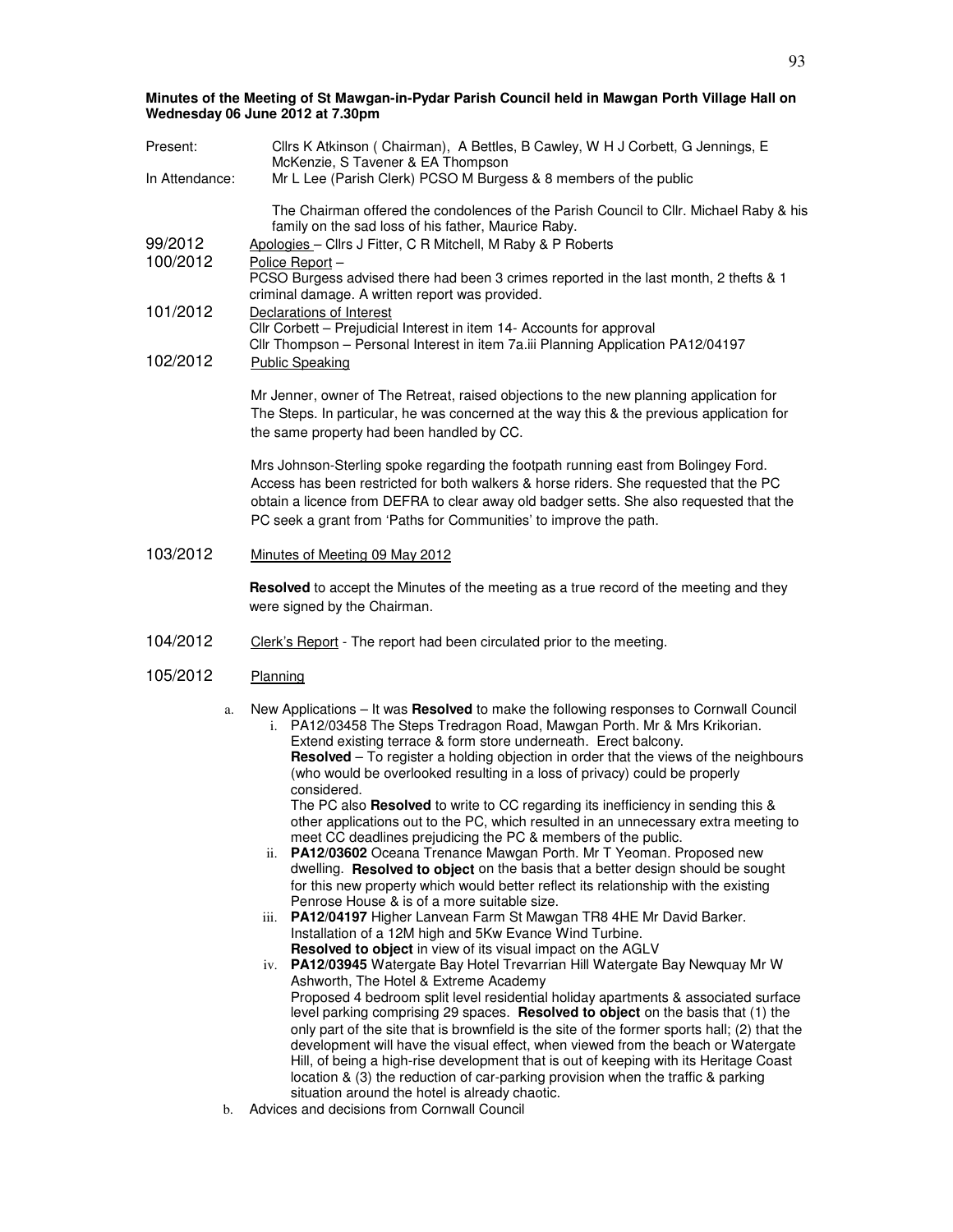- i. **PA12/00076** Goring Gwel An Mor Mawgan Porth Mr P Marsh Extension of existing single storey dwelling**. Approved with Conditions**
- ii. **PA12/01295** The Old Rectory St Mawgan Mr & Mrs Louveuax Demolition of existing double garage/store. Construct new garage store with new garden room & covered outdoor seating area. **Application Refused** The Clerk will circulate the reasons for refusal to Councillors
- iii. **PA12/03451** The Barn Trevarrian Newquay Cornwall TR8 4AQ Mr Steve Mildenhall Proposed alterations and extension to existing dwelling to provide: larger kitchen/dining room and porch and new study, utility room and toilet. **Approved with Conditions**
- **iv. PA12/03891** Trenevek Trenance Mawgan Porth Newquay Cornwall Mr And Mrs Empson Non Material amendment following grant of planning permission PA11/00392 - Demolition of existing 2 storey 4 bedroom dwelling and erection of a new 3 storey dwelling 4 bedroom dwelling. **Not acceptable as amendment**
- v. **PA12/02632** Helvellyn Tredragon Road Mawgan Porth. Ms C Williams Demolition of existing double garage & construction of new single garage with annexe living accommodation over. **Approved with Conditions**
- vi. **PA12/03036** Europa Court Mawgan Porth Mawgan Porth Residents Company Ltd Replace existing steel & timber staircase balustrades with stainless steel. Replace swimming pool surround railings with stainless steel & glass to courtyard elevation. **Approved with Conditions**
- c. To discuss Enforcement Issues No new issues
- d. Affordable Housing Cllrs Atkinson, Corbett & Fitter had a positive meeting with the CC team on 21 May. CC is now going to open discussion with Ocean Housing.
- 106/2012 Risk Assessment The Risk Assessment document for the year 2012-2013 had previously been circulated. Resolved to adopt the Risk assessment. The document was signed by the Chairman & Clerk.
- 107/2012 Public Convenience Review

Cllr Tavener had obtained several quotes for the cleaning of the toilets in Mawgan Porth. However the PC thought it unreasonable that the parishioners should take on the cost for what are essential facilities for the tourism industry. The Clerk will write to CC requesting that they continue to maintain these toilets. The Clerk will also chase CC for more information regarding the toilets in St Mawgan.

- 108/2012 Amenity Area Working Group
	- a. The clerk will request sight of a drawing of the heart picture proposed for the Memorial for BF & DM Purchase.
	- b. Play Area Inspection Report. The report had been circulated previously. The Amenities Working group is to undertake a site visit to make a recommendation on repairing the surface at the gate entrance.
	- c. Mower Shed. Cllr Corbett will seek a meeting with Mrs Cook to establish the nature of the necessary agreement between her and the PC with regard to the proposed mower shed.
- 109/2012 Beach & Environment Working Group No report received

Cllrs Tavener will make further enquiries of Mike Farmer regarding the storage & signage on the spare dog bins & the availability of space in the old bus shelter.

- 110/2012 Transport & Rights of Way Working Group
	- a. Working Group Report –None received
	- b. Road East of Bolingey The statutory duty of the Highways Authority to keep registered byways properly passable was brought to the attention of the PC by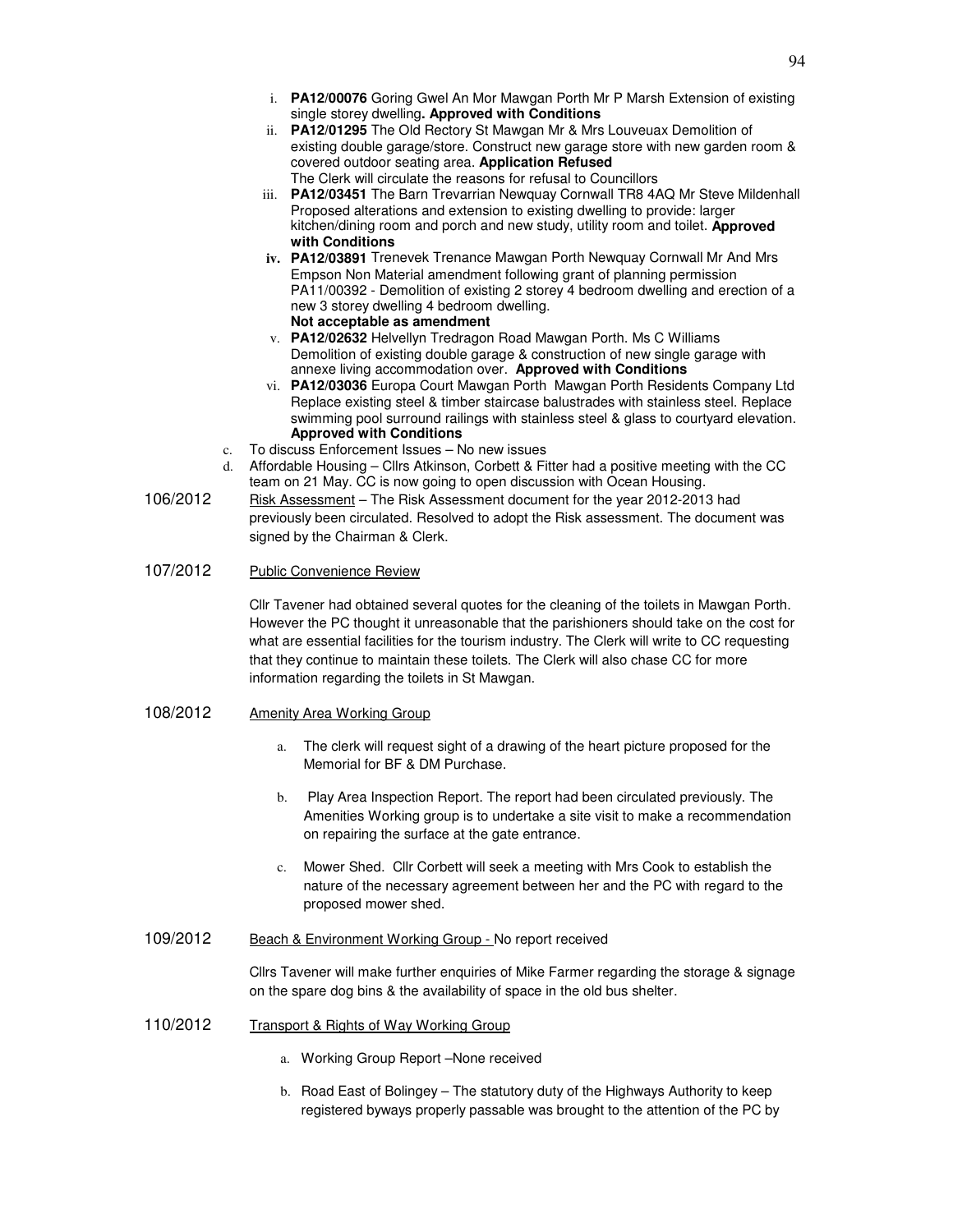interested parties. The PC Resolved to bring this duty under s.56 of the Act to the attention of Cornwall Council & request the necessary work be carried out.

c. Footpath 409/31/1 – The Clerk has requested that CC reinstate the barrier to its original state, he will obtain quotes for new signage.

Cllr Bettles requested that footpaths 9 (Dark Lane) & Bridleway 22 (Retorrick Mill –Little Lanherne) be cut.

## 111/2012 Other Reports

Cllr Thompson circulated notes from the Healthwatch meeting on 01 June. Councillors are encouraged to complete the consultation questionnaire by 01 July.

112/2012 Accounts - Cllr Corbett left the meeting

It was **Resolved** to pay the following accounts:

| T Michell                                                                                                             | Maintenance May                    | £1142.32   |  |  |
|-----------------------------------------------------------------------------------------------------------------------|------------------------------------|------------|--|--|
| L Lee                                                                                                                 | Salary & exp May                   | £ 600.00   |  |  |
| M Farmer                                                                                                              | Beach May                          | £ 700.00   |  |  |
| <b>MPVH</b>                                                                                                           | Hall Hire April/May                | 40.00<br>£ |  |  |
| PlaySafety Ltd                                                                                                        | ROSPA Inspection 2012              | 75.60<br>£ |  |  |
| <b>W</b> Corbett                                                                                                      | <b>Reimbursement Mower Service</b> | £ 344.63   |  |  |
| Zurich Insurance PLC                                                                                                  | <b>Annual Premium</b>              | £ 844.69   |  |  |
| Mrs V Farmer                                                                                                          | Diamond Jubilee                    | £ 500.00   |  |  |
| Total                                                                                                                 |                                    | £3747.24   |  |  |
| Cllr Corbett returned to the meeting.                                                                                 |                                    |            |  |  |
| <b>P</b> robably of the compared that allows and she has departed the moderation of the line of the contracted to the |                                    |            |  |  |

- 113/2012 Resolved to suspend standing orders in order that the meeting could be extended to discuss the remaining items.
- 114/2012 Correspondence for information All circulated prior to meeting
	- a. CALC The Week Issues 13,14 & 15
	- b. CALC NALC Topic Notes & Briefings
	- c. CALC Code of Conduct 2012 Update
	- d. CALC- Employers First Aid Obligations
	- e. CC Leaders Letter 14 May
	- f. CC Olympic Torch Briefing
	- g. CC Healthwatch Briefing
	- h. Rural Service Network News Digest 8, 14, May & Rural Opportunities Bulletin May
	- i. Rural Service Network Rural Insight Survey 2012
	- j. Zurich LCAS Risk Seminar Saltash 11 July
	- k. Mr CJ Pearse Advise of forthcoming planning application for Whitewater Farm

The Chairman read an email from CC regarding Rectory Lane which had been received too late to be included on the agenda.